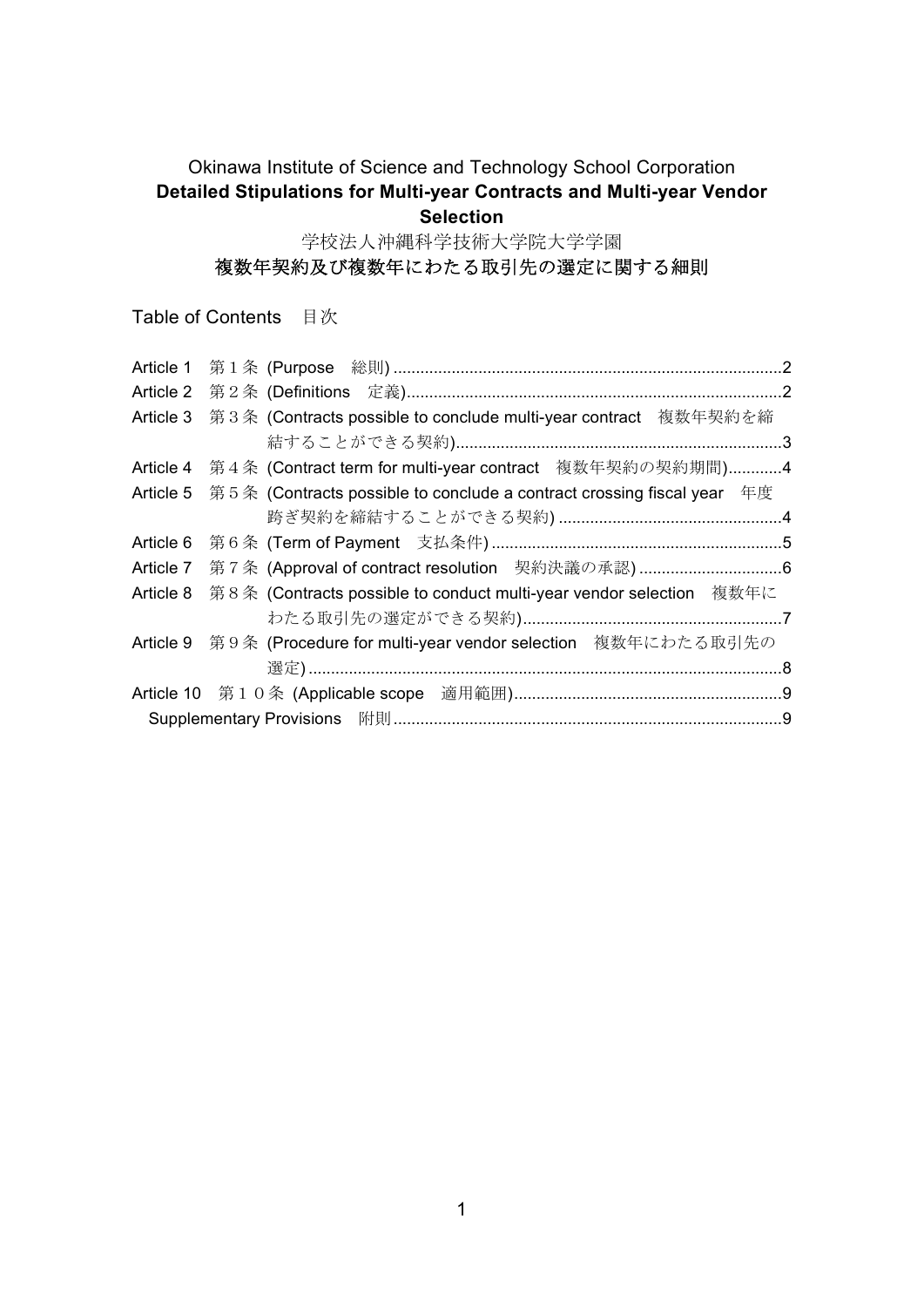#### Okinawa Institute of Science and Technology School Corporation **Detailed Stipulations for Multi-year Contracts and Multi-year Vendor Selection**

## 学校法人沖縄科学技術大学院大学学園 複数年契約及び複数年にわたる取引先の選定に関する細則

(Purpose 目的)

**Article 1** 第1条

These Detailed Stipulations provide for the procedures for multi-year contract, contract crossing fiscal years and valid multi-year vendor selection by the Okinawa Institute of Science and Technology School Corporation (hereinafter referred to as the "Corporation").

この細則は、学校法人沖縄科学技術大学院大学学園(以下「学園」という。) が実施する複数年契約及び年度跨ぎ契約の締結並びに複数年にわたる取引先 の選定について必要な事項を定める。

### (Definitions 定義)

#### **Article 2** 第2条

1. Multi-year contracts are defined as contracts with durations greater than one year.

複数年契約とは、契約期間が1年を超える契約を締結することをいう。

- 2. Contracts crossing fiscal years are defined as contracts for one year or less in duration that include parts of two consecutive fiscal years or preliminary conclusion of contracts in the previous fiscal year for preparation, and shall be treated as same as multi-year contracts. 年度跨ぎ契約とは、契約期間が1年又はそれ未満であっても、その契約 期間が2会計年度に跨る契約を締結すること又は前年度内にその準備 のために前もって契約を締結することをいい、契約事務においては複数 年契約と同様に取扱う。
- 3. Multi-year vendor selection is defined as follows. 複数年にわたる取引先の選定とは、次に掲げるものをいう。
- (1) Competition by open bidding or quotation comparison which would be conducted by suggested price using multi-year basis forecast of future expected amount and/or quantity 契約相手先となる取引業者の選定において、複数年にわたる見込み数量 等を用いて、将来の契約により支弁される金額を含む条件により、入札

や見積り合わせ等を行うこと (2) Competition by open bidding or quotation comparison including condition of extension with the same vendor for a certain period by necessity of multi-year basis effect measurement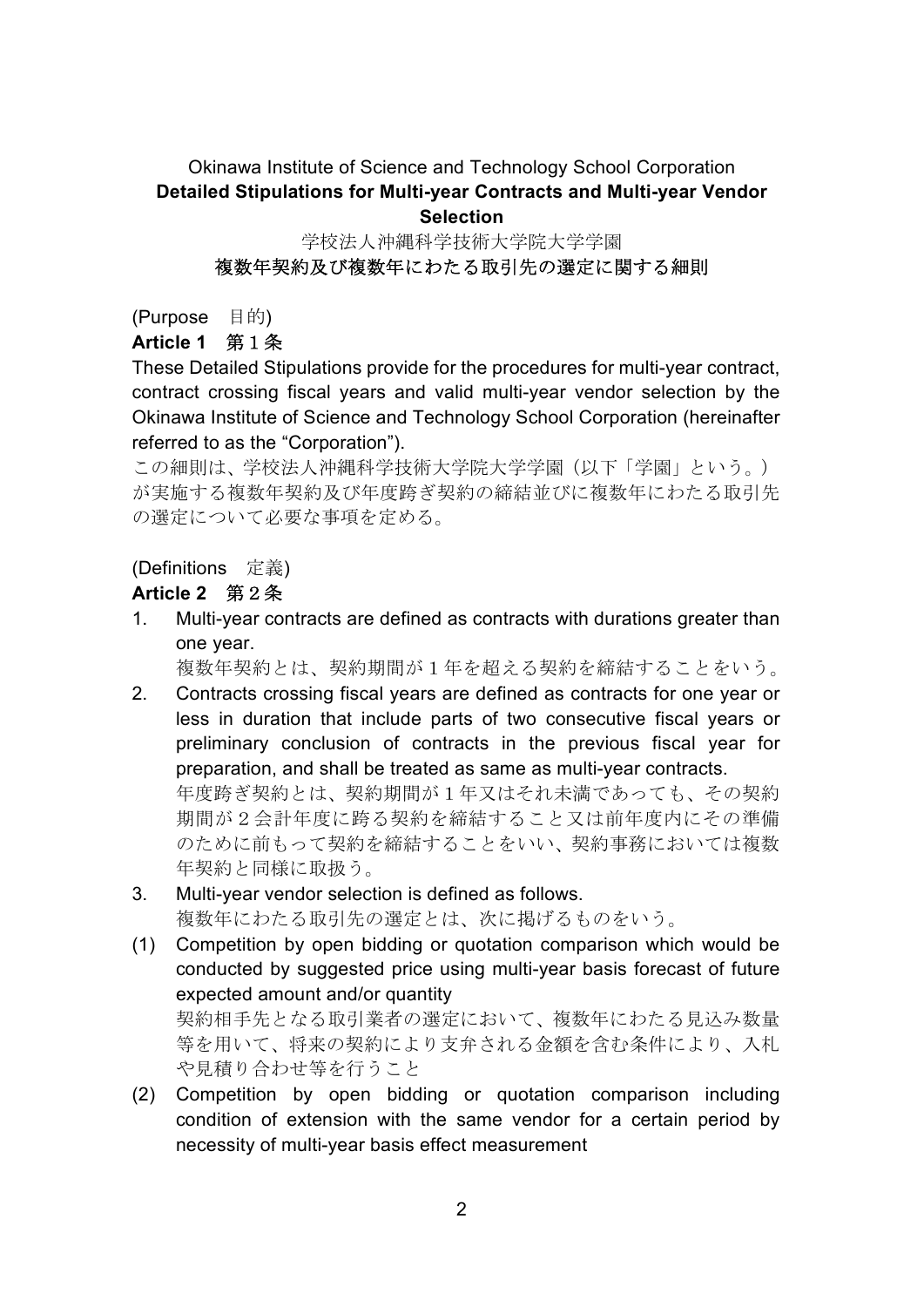複数年にわたる効果測定等の必要から、一定期間、同一の取引先との契 約を更新する条件を含むことを前提として入札や見積り合わせ等を行 うこと

(Contracts possible to conclude multi-year contract 複数年契約を締結する ことができる契約)

### **Article 3** 第3条

The contracts shown below may be concluded as multi-year contracts. 次に掲げる契約については、複数年契約によることができるものとする。

- (1) Contracts approved by the Japanese Government (the act of bearing liabilities with the national treasury funds) 国庫債務負担行為が承認された契約
- (2) Contracts secured with multi-year financial resources 複数年にわたって執行できる財源が確保されている契約
- (3) Contracts clarified to conduct multi-year contracts by stated in the business plan of each fiscal year and approved 毎年度の事業計画に明記され、事業計画認可により、複数年度契約を結 ぶことが明らかにされている契約
- (4) Contracts that do not require financial resources for second year or later without any payment over fiscal year 会計年度を超えた支払いを伴うことなく、翌年度以降の財源を必要とし ない契約
- (5) Contracts including terms and conditions of split payment for each fiscal year, and cancellation right without any penalty on the Corporation during an appropriate period, regardless of allocation of financial resources, as follows

契約期間分の契約金額を会計年度ごとに分割して支払うことが可能で、 翌年度以降の予算配分の有無に関わらず、適切な時期に、学園に不利な 義務を負うことなく解除することができる条件を含み、次に掲げられた 契約

-Contracts for foreign journals, etc. (including electronic versions)

• 外国雑誌等(電子版を含む。)

-Contracts for software licenses (including warranty extension licenses and maintenance support)

・ソフトウェアライセンス(製品保証期間延長ライセンス及びその保守 契約を含む。)

-Contracts for maintenance and support of research equipment or mechanical facilities

- ・研究機器や機械設備等の保守契約
- (6) Items conducted for long-term supply of electricity, gas, water or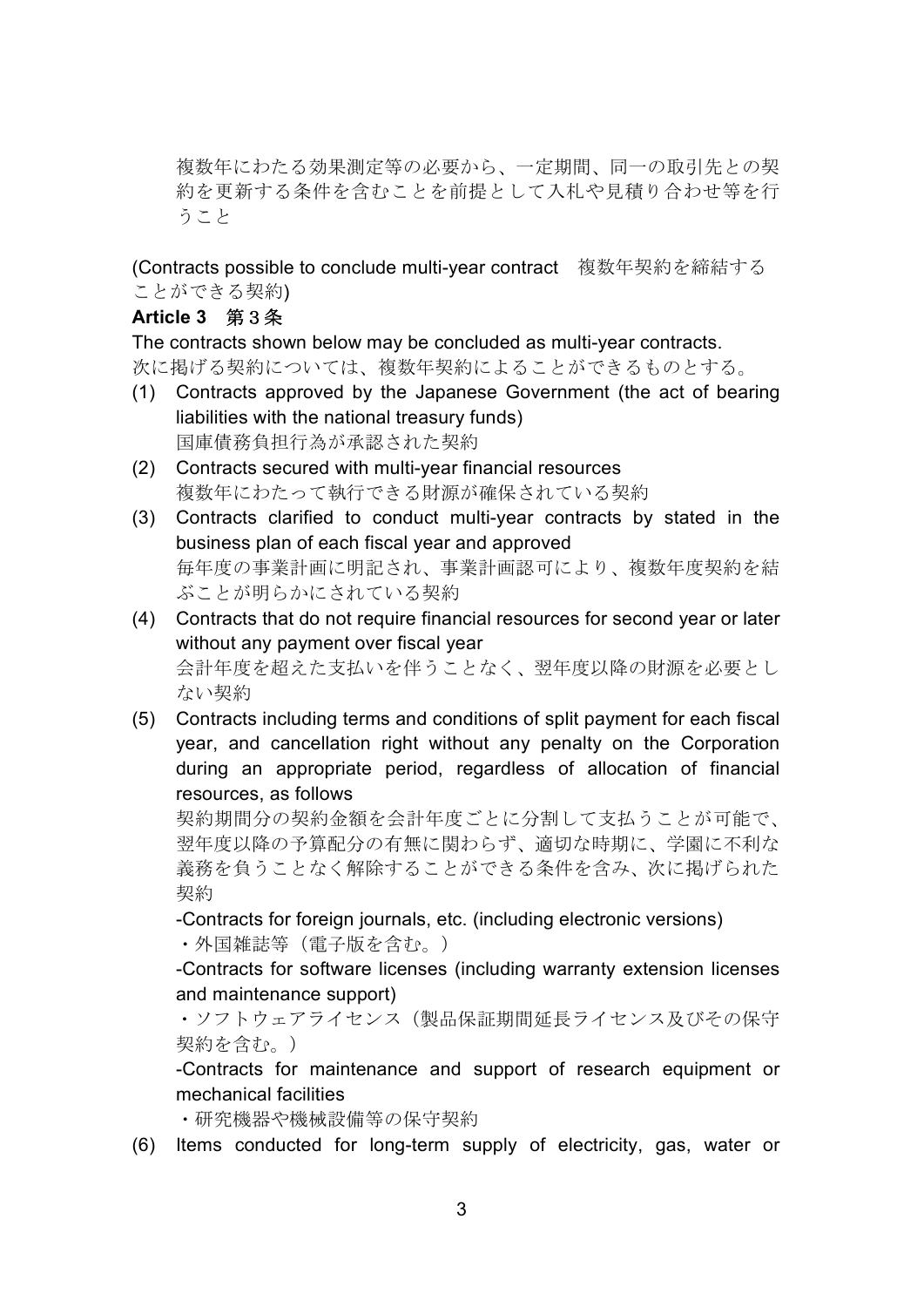interactive infrastructures

長期にわたり、電気、ガス若しくは水の供給又は電気通信役務の提供を 受ける契約

(7) Necessities approved by the Secretary General through consultation with the Vice President for Financial Management その他、副学長(財務担当)との協議を経て、事務局長が必要と認めた 契約

(Contract term for multi-year contract 複数年契約の契約期間)

#### **Article 4** 第4条

In principle, multi-year contracts are limited to five [5] years; however, this limit may be extended in cases where multi-year financial resources have been secured, or where cases approved as stipulated by the Corporation's Bylaws Article 21, Item (3) and Article 33, Paragraph 1, and the Rules of Operation for the Board of Governors Article 3, Paragraph 1, Item (12), or approved as stipulated in Item (7) of the previous article of this stipulation.

複数年契約の契約期間は、原則として5年以内とする。ただし、この期間を 超える複数年にわたって執行できる財源が確保されている場合又は寄附行為 第21条第1項第3号及び第33条第1項並びに理事会運営規則第3条第1 項第12号に規定する手続きを経た場合及び本細則前条第7号の承認を受け た場合はこの限りではない。

(Contracts possible to conclude a contract crossing fiscal years 年度跨ぎ契 約を締結することができる契約)

#### **Article 5** 第5条

Following items including the contracts listed at the Article 3 may be governed by contracts crossing the fiscal years, if the purposes of which could not be achieved otherwise.

第3条に掲げられた契約のほか、次に掲げる契約については、年度跨ぎ契約 を締結しなければ必要な目的を達成できない場合、年度跨ぎ契約によること ができるものとする。

- (1) Contracts approved by the Japanese Government (approved expenses to be carried over to the subsequent fiscal year) 繰越明許費が承認された契約
- (2) Contracts secured with multi-year financial resources 複数年にわたって執行できる財源が確保されている契約
- (3) Contracts of foreign journals, etc. (including electronic versions) 外国雑誌等(電子版を含む。)の契約
- (4) Payment of conference registration fees, etc., in which the due date is the fiscal year prior to the conference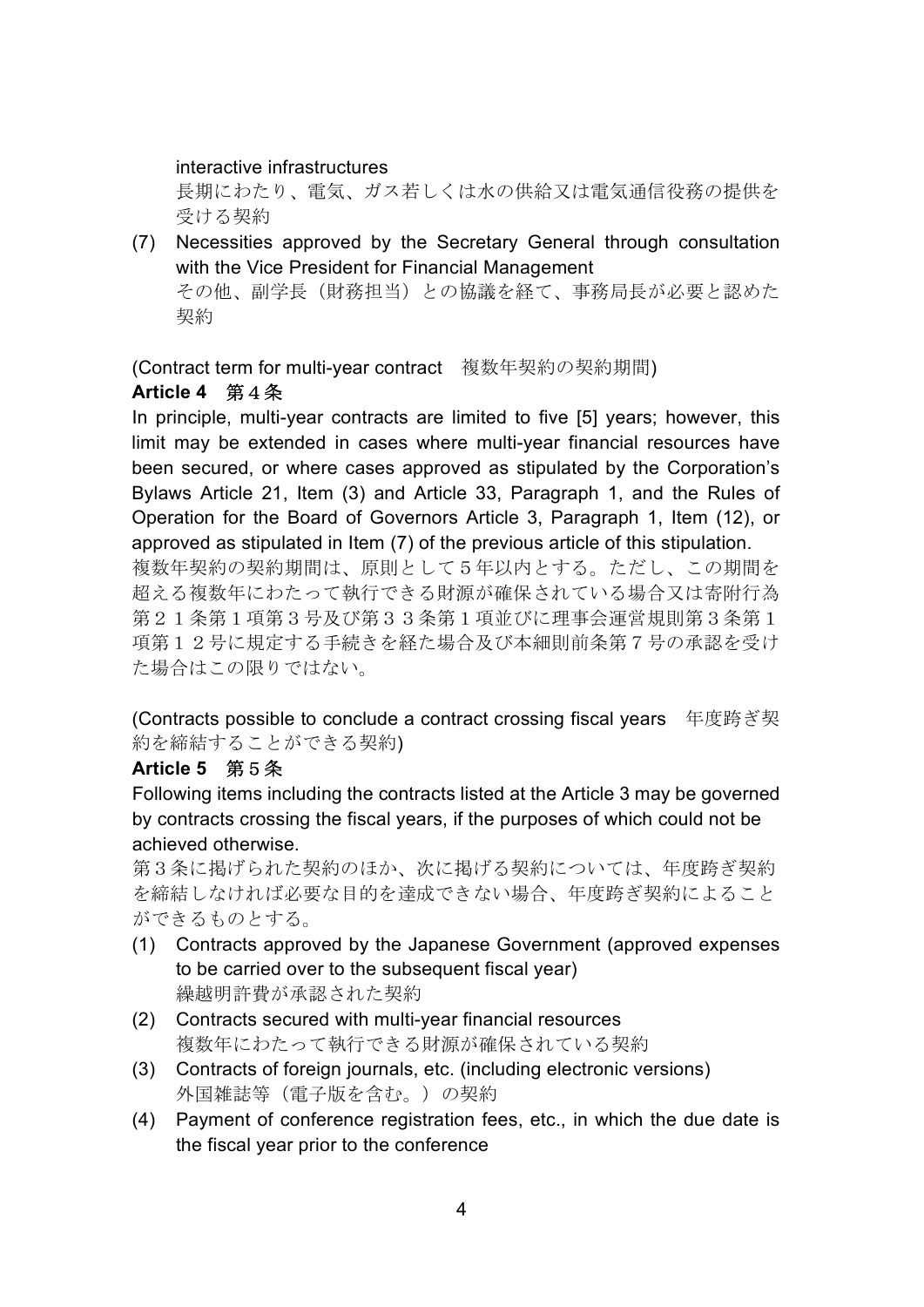学会等年会費の支払いで、支払い期限が開催期間の前年度内であるもの

(5) Payment of seminar fees, etc., in which the due date is the fiscal year prior to the seminar

研修等受講料の支払いで、支払い期限が開催期間の前年度内であるもの

- (6) Payment of advertisements regarding recruitment of students or staff, in which the due date is the fiscal year prior to the publication 学生募集や採用広告の掲載料で、支払い期限が掲載期間の前年度内であ るもの
- (7) Contracts for insurance 保険の契約
- (8) Contracts for software licenses (including warranty extension licenses and maintenance support)

ソフトウェアライセンスの契約(製品保証期間延長ライセンス及びその 保守契約を含む。)

(9) Contracts for maintenance and support of research equipment or mechanical facilities

研究機器や機械設備等の保守契約

(10) Necessities approved by the Secretary General through consultation with the Vice President for Financial Management その他、副学長(財務担当)との協議を経て、事務局長が必要と認めた もの

(Term of Payment 支払条件)

## **Article 6** 第6条

1. Payment for the multiple-year contracts and contracts crossing fiscal years shall be made by fiscal year basis according to fulfilment of contract within each fiscal year.

複数年契約及び年度跨ぎ契約の対価の支払いは、契約の履行期間が帰属 する会計年度ごとに行われなければならない。

2. In principle, payment for subsequent fiscal years in the first fiscal year shall not be permitted. Even if economic proposal can be obtained by conclusion of the multiple-year contract or contract crossing fiscal years, particular regulations of the financial resources shall be superior as long as execution of the single fiscal year basis financial resources.

原則として、翌年度以降に帰属する履行期間の対価を初年度内に支払う ことは認められない。複数年契約又は年度跨ぎ契約を締結することで経 済的に有利な価格提示が受けられるとしても、単一の会計年度内の執行 を条件とする財源を用いる限り、その財源の交付要件を優先するものと する。

3. Stipulation at the previous paragraph shall not be applied when it would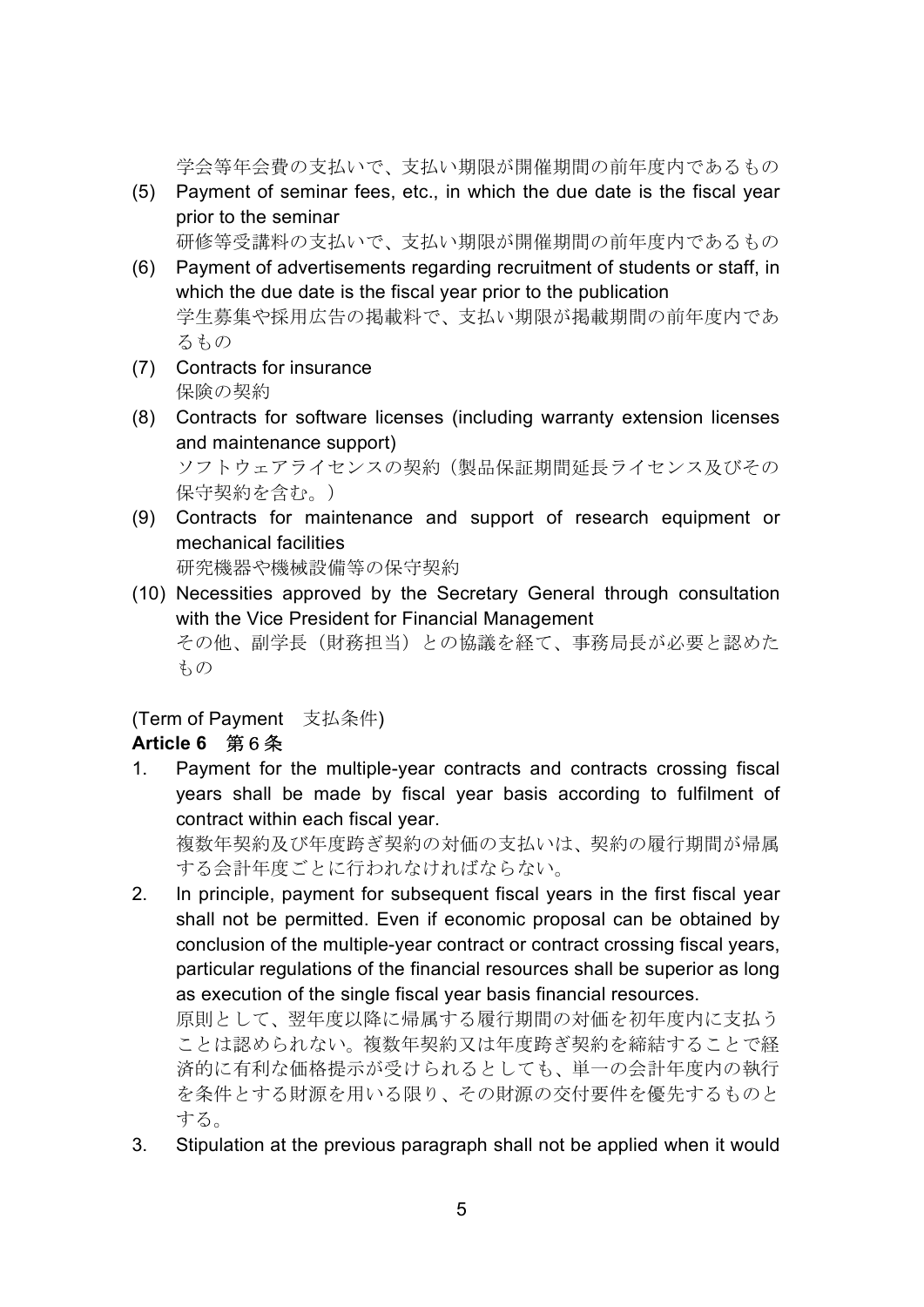be excepting the cases if the purposes of which could not be achieved otherwise for all or partial payment over fiscal year, while listed within Article 3 and Article 5.

前項の規定は、第3条及び第5条に掲げられた契約で、契約金額の全部 又は一部について年度を超えて前金払を行わなければ必要な目的を達 成できない場合には適用を除く。

4. When necessity of advanced payment before completion of fulfilment for each fiscal year, procedure shall follow stipulations in the PRP Chapter 26 and the Guidelines for Advanced Payment and Payment on behalf of Corporation.

履行期間が帰属する会計年度内において当該期間分の履行完了以前に 前金払にて対価を支払う必要があるときは、PRP第26章及び前金払及 び立替払に関するガイドラインに従うものとする。

(Approval of contract resolution 契約決議の承認)

## **Article 7** 第7条

1. Upon concluding multi-year contracts or contracts crossing fiscal years, contract resolution shall be approved by the approvers set by the Guideline for Document-based Approval Process and its Attachment 1, through consultation by the section leaders of the Budget Section and Accounting Section, based on total amount of whole period.

複数年契約又は年度跨ぎ契約を締結しようとするときは、契約決議手続 において、期間全体の契約金額の総額に基づき、文書による承認手続き のガイドライン及びその別表にしたがった承認者の承認並びに予算セ クションリーダー及び経理セクションリーダーの合議を受けなければ ならない。

- 2. Request for approval by previous paragraph requires a clear notice of multi-year contracts or contracts crossing fiscal years, and the contract term and total amount shall be clarified. 前項により承認を受けるときは、複数年契約又は年度跨ぎ契約であるこ とを明記し、その期間と契約金額の総額を明らかにしなければならない。
- 3. Once a multi-year contract or contract crossing fiscal years has been concluded, consultation stipulated in Paragraph 1 of the contract resolution for the subsequent fiscal years may be omitted. 複数年契約又は年度跨ぎ契約の締結後は、次年度以降の契約決議におけ る第1項の合議を省略することができる。
- 4. Cases regarding Article 3, Paragraph 1, Item (7), in principle, shall be conducted under the procedure stipulated by the Corporation's Bylaws Article 21, Paragraph 1, Item (3) and Article 33, Paragraph 1, and the Rules of Operation for the Board of Governors Article 3, Paragraph 1,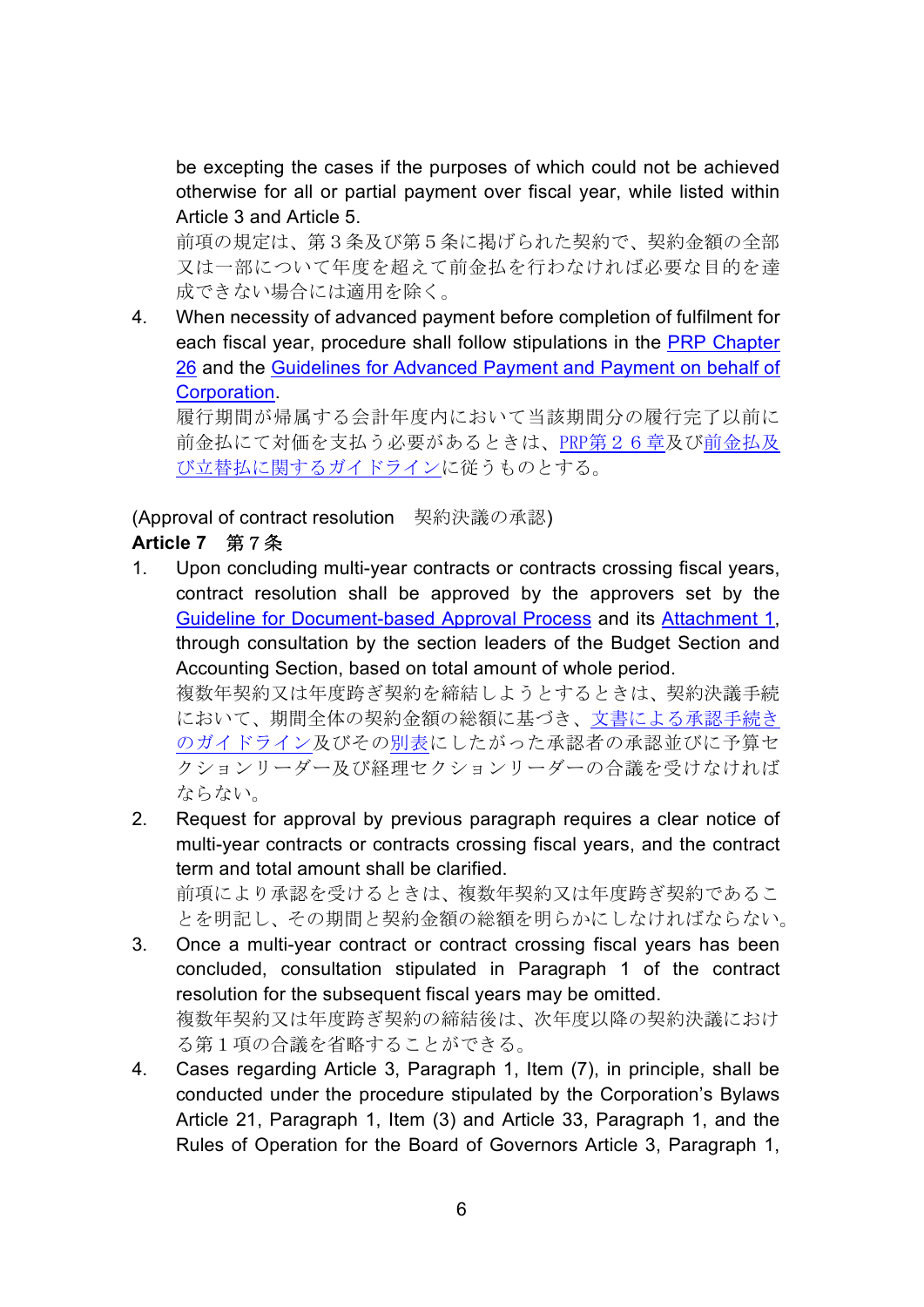Item (12).

第3条第1項第7号の場合は、原則として、寄附行為第21条第1項第 3号及び第33条第1項並びに理事会運営規則第3条第1項第12号 に規定する手続きを経ることとする。

(Contracts possible to conduct multi-year vendor selection 複数年にわたる 取引先の選定ができる契約)

#### **Article 8** 第8条

Following contracts may be conducted by multi-year vendor selection, while contracts for each fiscal year and none of OIST's obligation of continuous contracts for subsequent fiscal years.

次に掲げる契約については、単一の会計年度ごとの契約を前提とし且つ学園 が当該契約の翌年度以降の継続に一切の義務を負うことがないときは、複数 年にわたる取引先の選定によることができるものとする。

- (1) Contracts shown at the Articles 3, Paragraph 1, Items (1) through (6) and Article 5, Paragraph 1, Items (1) through (8) 第3条第1項第1号から第6号及び第5条第1項第1号から第8号に 掲げられた契約
- (2) Contracts for services or goods purchase which needed regularly and continuous supply, especially shown as below; 翌年度以降にわたり経常的かつ継続的に役務の提供を受ける必要があ ると認められる契約又は物品を買入れる契約で、次に掲げるもの
- A) Maintenance related contracts for computing devices, research equipment and office apparatus 電子計算機、研究機器及び事務用機器の保守に関する契約
- B) Maintenance and support related contracts for computer programs and other processing

電子計算機処理に係るプログラム等の保守及び運用に関する契約

- C) Contracts for maintenance of buildings and facilities 建物維持管理業務等に関する契約
- D) Contracts for building cleaning 清掃業務に関する契約
- E) Contracts for guards and security 警備業務に関する契約
- F) Contracts for labor dispatch, financial audit and tax accountant etc. 労働者派遣、会計監査又は税務指導等に関する契約
- G) Contracts for internet services and software licenses etc. インターネットによるサービス等の利用又はソフトウェアライセンス 等に関する契約
- H) Contracts for items required multi-year basis effect measurement such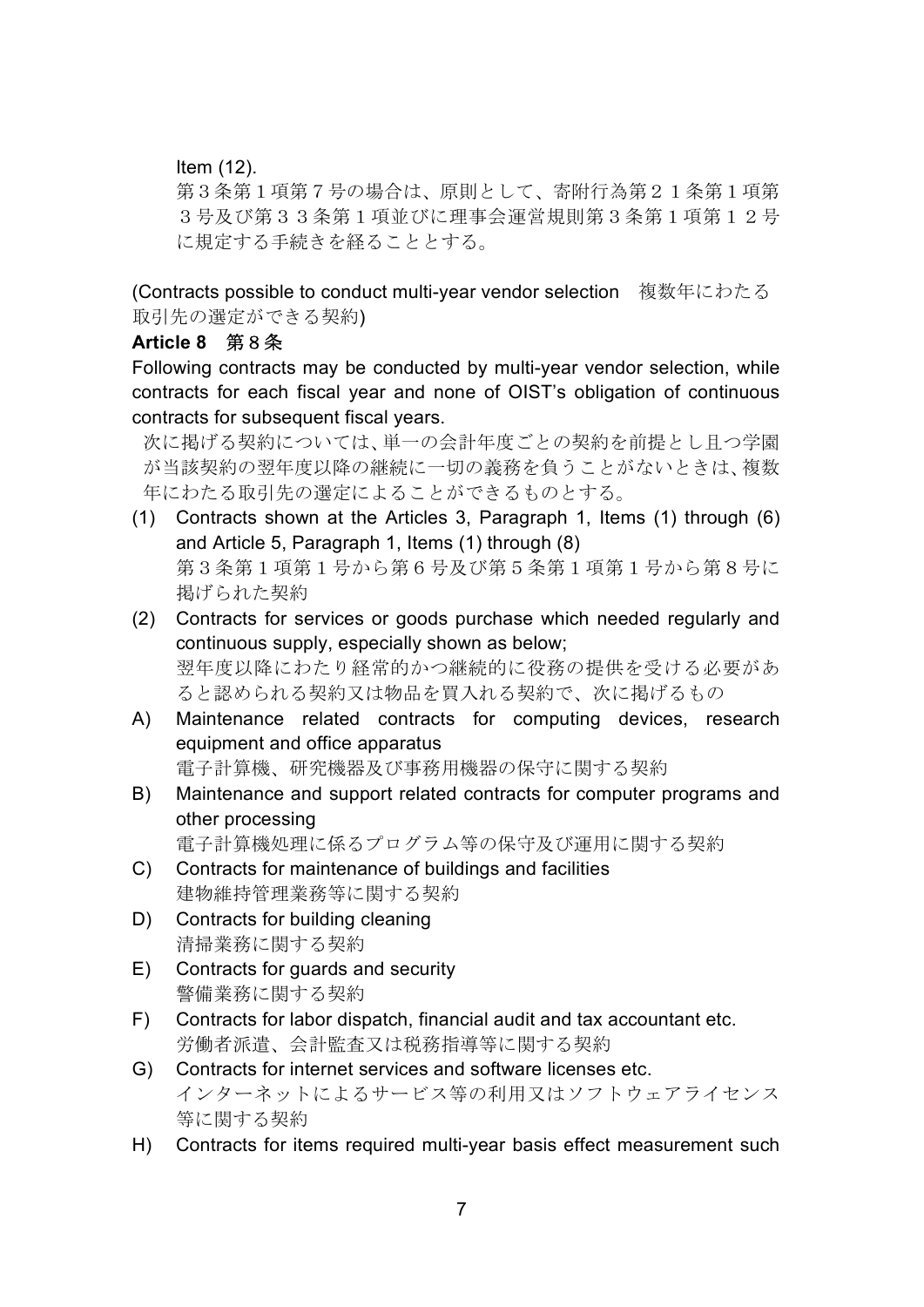as contracts for management of the Supply Store

サプライストア運営に関する契約等、複数年にわたる効果測定が必要と される契約

I) Contracts for conclusion of unit price which are expected volume discount by multi-year basis forecast 取引単価を定めるための契約で、複数年にわたる見込み数量によるボリ

ュームディスカウントが期待される契約

- J) Contracts for travel agencies 旅行代理店に関する契約
- K) Contracts in necessity approved by the Vice President for Financial Management

その他、副学長(財務担当)が必要を認める契約

(Procedure for multi-year vendor selection 複数年にわたる取引先の選定) **Article 9** 第9条

Multi-year vendor selection shall be according to following procedure.

複数年にわたる取引先の選定を行おうとするときは、次の手続きにしたがう ものとする。

(1) Describe clearly at the public announcement of tender or notification for quotation comparison by the specification sheet etc. that following contract shall be concluded as single year basis, and continuous contract shall not be committed, with below items by purpose 入札の公告又は見積もり合わせの通知を行うとき、仕様書等により、会 計年度ごとの契約を基本とすること及び当該契約の継続を保証するも

のではないことを明記するとともに、目的に応じて次のどちらかの項目 を明記すること

- A) Competition would be conducted by suggested price using multi-year basis forecast of future expected amount and/or quantity 複数年にわたる見込み数量等を用いて、将来の契約により支弁される金 額を含む条件により提示された金額により競争を行うこと
- B) Possibility of contract extension with the same vendor for a certain period by necessity of multi-year basis effect measurement 複数年にわたる効果測定等の必要から、一定期間、同一の取引先との契 約を更新する可能性があること
- (2) Drafting cleared description of multi-year vendor selection at the contract resolution 契約決議において、複数年にわたる取引先の選定を行ったことを明記す ること

(Applicable scope 適用範囲)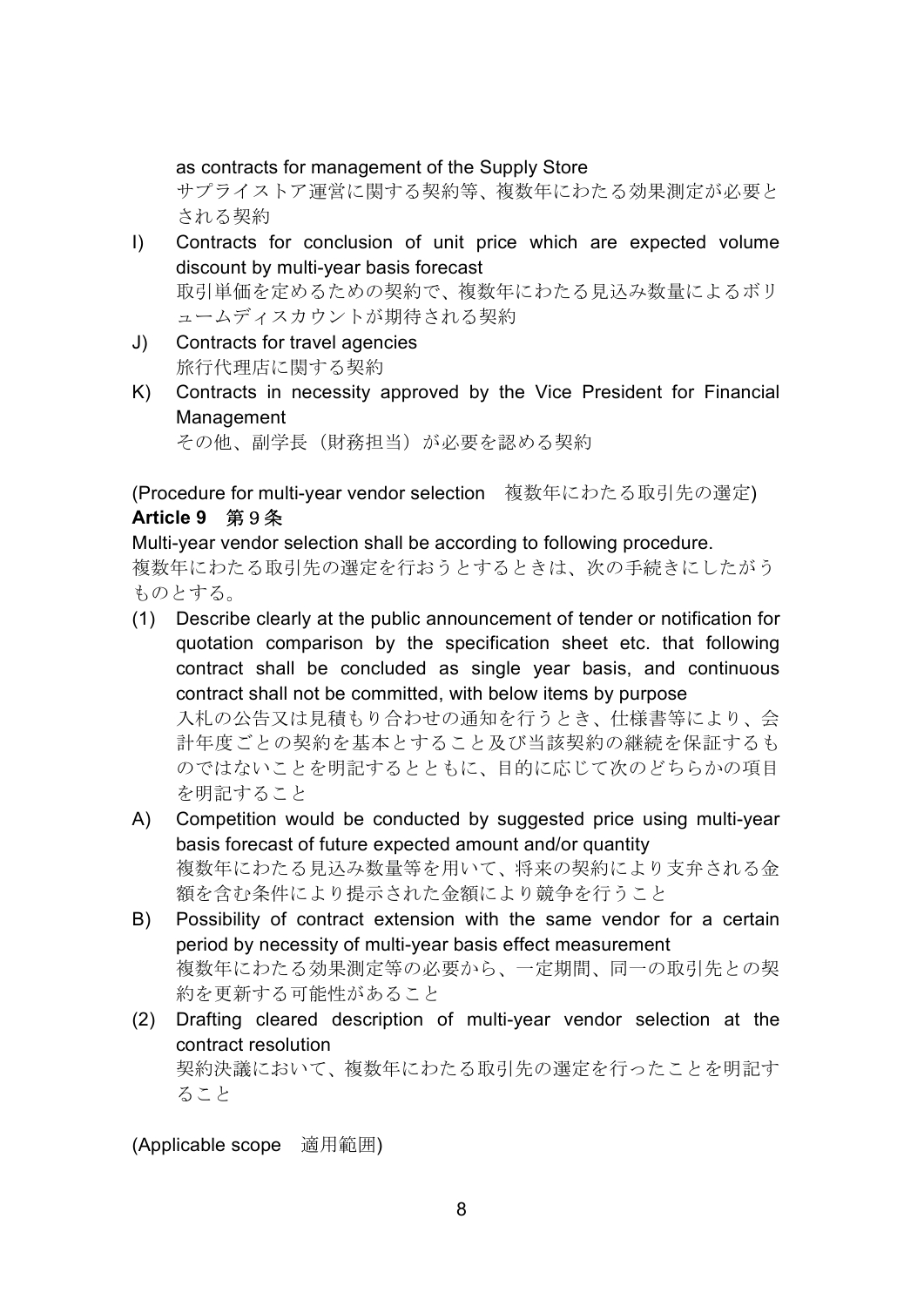#### **Article 10** 第10条

These Detailed Stipulations may be applied to secure a number of participants for competition, reduce future costs and streamline administrative operations. This is strongly restricted to apply for the items stipulated in the Articles 35 and 7, not for cases needed unforeseen extension of contract period by delivery delay from conducting of single year contract.

本細則は、複数の競争参加者確保、将来の経費削減及び契約事務の合理化を 目指すものであり、その適用は第3条、第5条及び第7条により定められた 範囲に厳密に制限され、会計年度内の履行を前提として締結された契約の履 行遅延等による契約期間の延長から事実上の複数年契約を検討するような場 合等に適用することはできない。

#### Supplementary Provisions 附則

These Stipulations shall come into effect from March 19, 2015. (Approved by Vice President for Finance)

この細則は、平成27年3月19日から施行する。 (副学長(財務担当)決定)

These Stipulations shall come into effect from October 1, 2015. (Revised by Vice President for Financial Management) この細則は、平成27年10月1日から施行する。 (副学長(財務担当)決定)

These Stipulations shall come into effect from December 6, 2017. (Revised by Vice President for Financial Management) この細則は、平成29年12月6日から施行する。 (副学長(財務担当)決定)

These Stipulations shall come into effect from May 25, 2018. (Revised by Vice President for Financial Management) この細則は、平成30年5月25日から施行する。

(副学長(財務担当)決定)

These Stipulations shall come into effect from December 19, 2018. (Revised by Vice President for Financial Management) この細則は、2018年12月19日から施行する。 (副学長(財務担当)決定)

These Stipulations shall come into effect from November 1, 2021.